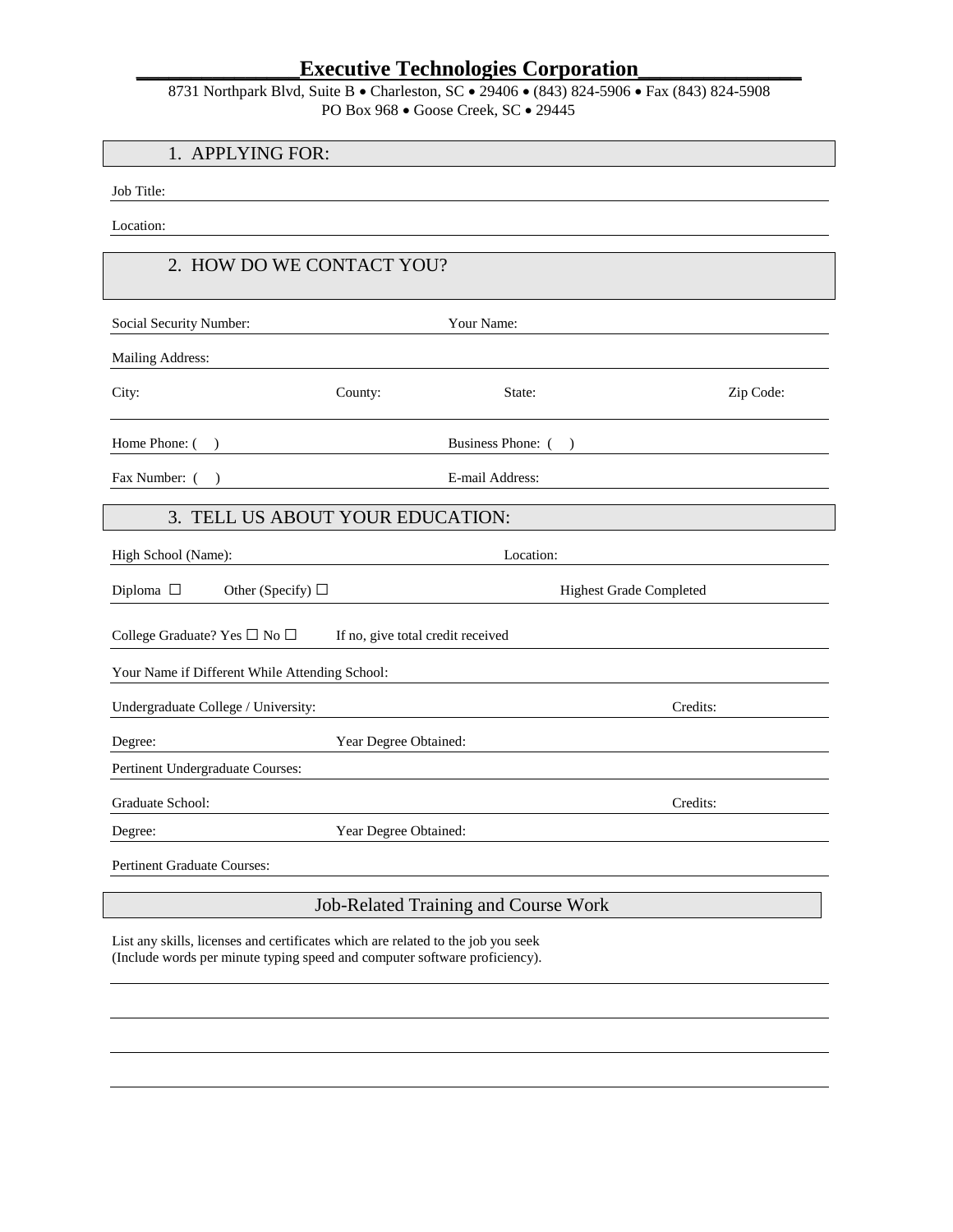| 8731 Northpark Blvd, Suite B • Charleston, SC • 29406 • (843) 824-5906 • Fax (843) 824-5908 |
|---------------------------------------------------------------------------------------------|
| PO Box 968 $\bullet$ Goose Creek, SC $\bullet$ 29445                                        |

|                                       | 4. TELL US ABOUT YOURSELF                                                                                                                                                                                                      |         |                                                                                                                                       |  |  |
|---------------------------------------|--------------------------------------------------------------------------------------------------------------------------------------------------------------------------------------------------------------------------------|---------|---------------------------------------------------------------------------------------------------------------------------------------|--|--|
|                                       |                                                                                                                                                                                                                                | (State) |                                                                                                                                       |  |  |
|                                       |                                                                                                                                                                                                                                |         |                                                                                                                                       |  |  |
|                                       | Have you ever been convicted of a criminal offense? Yes $\square$ No $\square$                                                                                                                                                 |         | Note: Omit minor vehicle violations and any offense committed before your 17 <sup>th</sup> birthday, which was finally adjudicated in |  |  |
| conviction is evaluated individually. |                                                                                                                                                                                                                                |         | juvenile court or under a youthful offender law. Conviction of a criminal offense is not a bar to employment in all cases. Each       |  |  |
|                                       |                                                                                                                                                                                                                                |         |                                                                                                                                       |  |  |
| <b>Where Convicted</b>                |                                                                                                                                                                                                                                | Date    | Disposition/Status                                                                                                                    |  |  |
|                                       |                                                                                                                                                                                                                                |         |                                                                                                                                       |  |  |
|                                       | Are you legally authorized to work in the United States? Yes $\square$ No $\square$                                                                                                                                            |         |                                                                                                                                       |  |  |
|                                       | Give the names of two people, not relatives, who are familiar with your work.                                                                                                                                                  |         |                                                                                                                                       |  |  |
|                                       |                                                                                                                                                                                                                                |         |                                                                                                                                       |  |  |
|                                       |                                                                                                                                                                                                                                |         |                                                                                                                                       |  |  |
|                                       |                                                                                                                                                                                                                                |         |                                                                                                                                       |  |  |
|                                       | Do you currently, or have you in the past held a Security Clearance? Yes $\square$ No $\square$                                                                                                                                |         |                                                                                                                                       |  |  |
|                                       |                                                                                                                                                                                                                                |         |                                                                                                                                       |  |  |
|                                       | Issuing Agency and the contract of the contract of the contract of the contract of the contract of the contract of the contract of the contract of the contract of the contract of the contract of the contract of the contrac |         |                                                                                                                                       |  |  |
|                                       |                                                                                                                                                                                                                                |         |                                                                                                                                       |  |  |

**Certification of Applicant:** By my signature, I affirm, agree and understand that all statements on this form are true and accurate. Any misrepresentation, falsification or material omission of information or data on this application may result in exclusion from further consideration or, if hired, termination of employment, If I have requested herein that my present employer not be contacted, an offer of employment may be conditioned upon acceptable information and verification from such employer prior to beginning work.

Signature \_\_\_\_\_\_\_\_\_\_\_\_\_\_\_\_\_\_\_\_\_\_\_\_\_\_\_\_\_\_\_\_\_\_\_\_\_\_\_\_\_\_\_\_\_\_\_\_\_\_\_\_\_\_ Date \_\_\_\_\_\_\_\_\_\_\_\_\_\_\_\_\_\_\_\_\_\_\_\_\_\_\_\_\_\_\_\_\_\_\_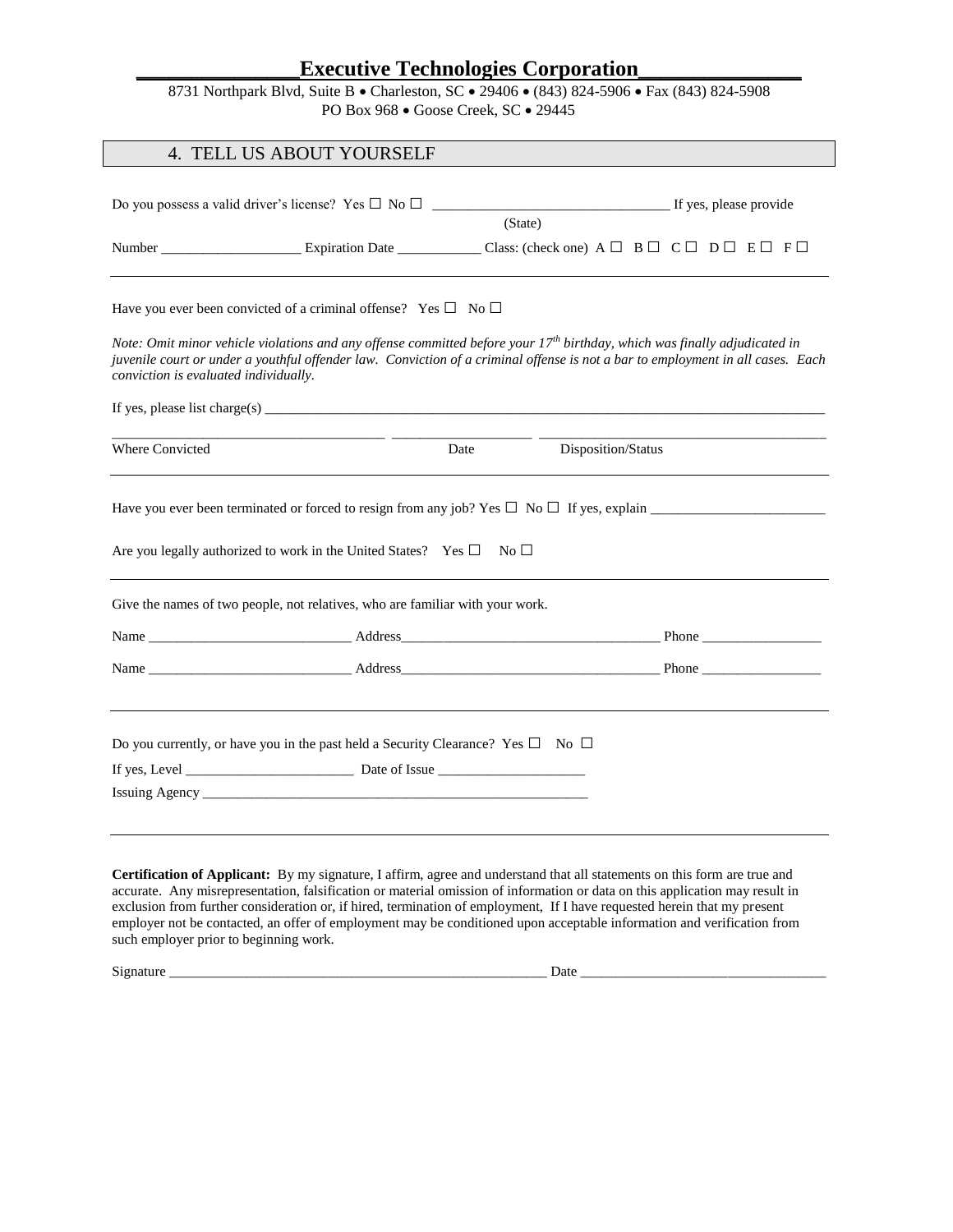8731 Northpark Blvd, Suite B • Charleston, SC • 29406 • (843) 824-5906 • Fax (843) 824-5908 PO Box 968 · Goose Creek, SC · 29445

#### 5. TELL US ABOUT YOUR WORK EXPERIENCE:

Describe your work experience in detail, beginning with your current or most recent job. Include military service (indicate rank) and job related volunteer work, if applicable. Provide an explanation for any gaps in employment. **All information in**  this section must be complete. A résumé<sup> $\Box$ </sup> may be attached, but not substituted for completing this section.

| Address Phone ( )                                                                     |  |  |  |
|---------------------------------------------------------------------------------------|--|--|--|
|                                                                                       |  |  |  |
|                                                                                       |  |  |  |
|                                                                                       |  |  |  |
| May we Contact this Employer? Yes $\square$ No $\square$                              |  |  |  |
| Job Duties (give details)                                                             |  |  |  |
|                                                                                       |  |  |  |
|                                                                                       |  |  |  |
| Reason for Leaving                                                                    |  |  |  |
|                                                                                       |  |  |  |
|                                                                                       |  |  |  |
|                                                                                       |  |  |  |
|                                                                                       |  |  |  |
|                                                                                       |  |  |  |
|                                                                                       |  |  |  |
| From $/$ $/$ To $/$ $/$ Hours Per Week Salary                                         |  |  |  |
|                                                                                       |  |  |  |
| May we Contact this Employer? Yes $\square$ No $\square$<br>Job Duties (give details) |  |  |  |
|                                                                                       |  |  |  |
|                                                                                       |  |  |  |
|                                                                                       |  |  |  |
| Reason for Leaving                                                                    |  |  |  |
|                                                                                       |  |  |  |
|                                                                                       |  |  |  |
|                                                                                       |  |  |  |
| Job Title                                                                             |  |  |  |
|                                                                                       |  |  |  |
|                                                                                       |  |  |  |
| May we Contact this Employer? Yes $\square$ No $\square$                              |  |  |  |
| Job Duties (give details)                                                             |  |  |  |
|                                                                                       |  |  |  |
|                                                                                       |  |  |  |
|                                                                                       |  |  |  |

Reason for Leaving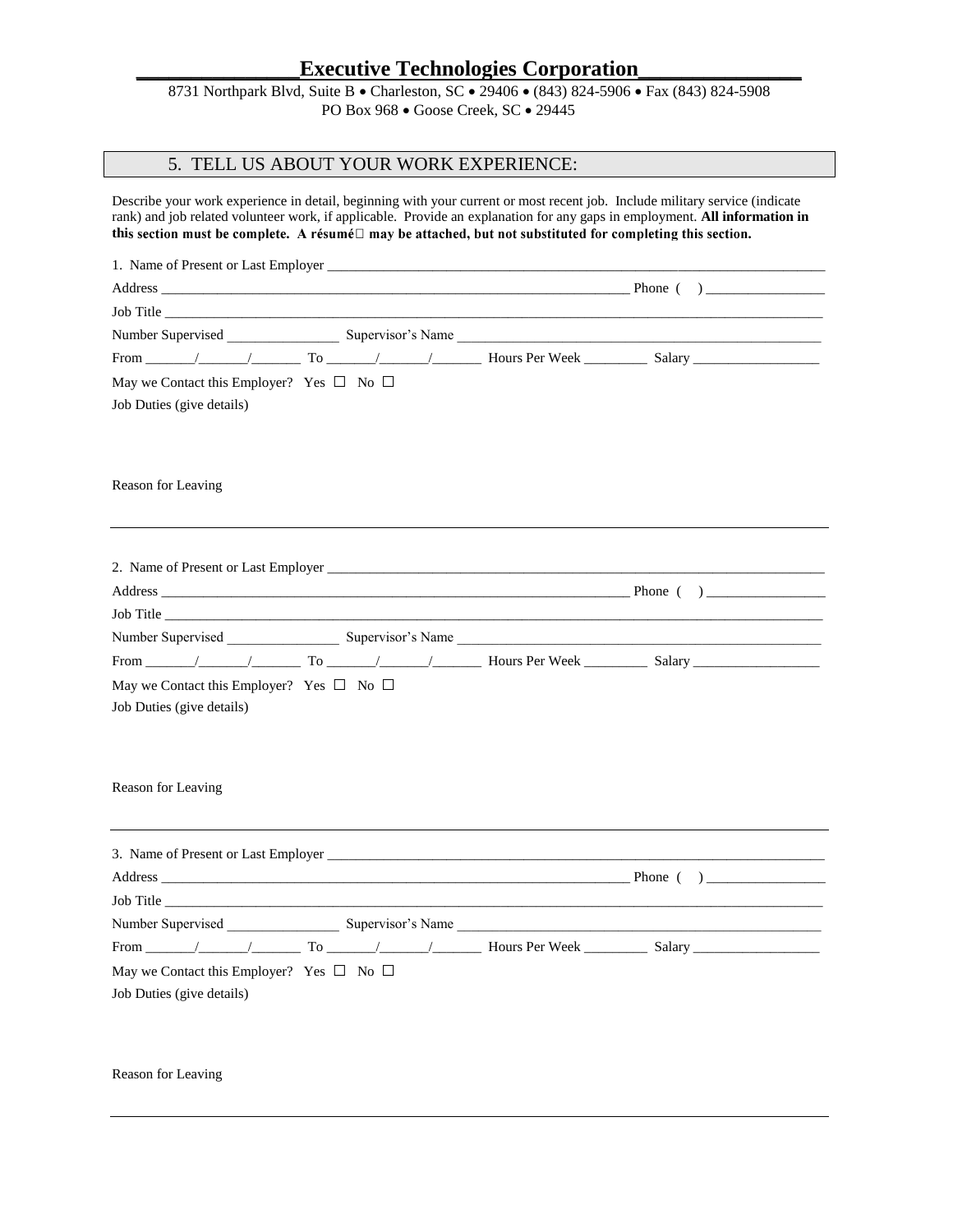# **\_\_\_\_\_\_\_\_\_\_\_\_\_\_\_Executive Technologies Corporation\_\_\_\_\_\_\_\_\_\_\_\_\_\_\_**

| 8731 Northpark Blvd, Suite B • Charleston, SC • 29406 • (843) 824-5906 • Fax (843) 824-5908 |
|---------------------------------------------------------------------------------------------|
| PO Box 968 $\bullet$ Goose Creek, SC $\bullet$ 29445                                        |

|                                                                                       |  | Number Supervised Supervisor's Name |
|---------------------------------------------------------------------------------------|--|-------------------------------------|
|                                                                                       |  |                                     |
| May we Contact this Employer? Yes $\Box$ No $\Box$                                    |  |                                     |
| Job Duties (give details)                                                             |  |                                     |
| Reason for Leaving                                                                    |  |                                     |
|                                                                                       |  |                                     |
|                                                                                       |  |                                     |
|                                                                                       |  | Job Title                           |
|                                                                                       |  |                                     |
|                                                                                       |  |                                     |
| May we Contact this Employer? Yes $\square$ No $\square$<br>Job Duties (give details) |  |                                     |
| Reason for Leaving                                                                    |  |                                     |
|                                                                                       |  |                                     |
|                                                                                       |  |                                     |
|                                                                                       |  |                                     |
|                                                                                       |  |                                     |
|                                                                                       |  |                                     |
| May we Contact this Employer? Yes $\square$ No $\square$                              |  |                                     |
| Job Duties (give details)                                                             |  |                                     |